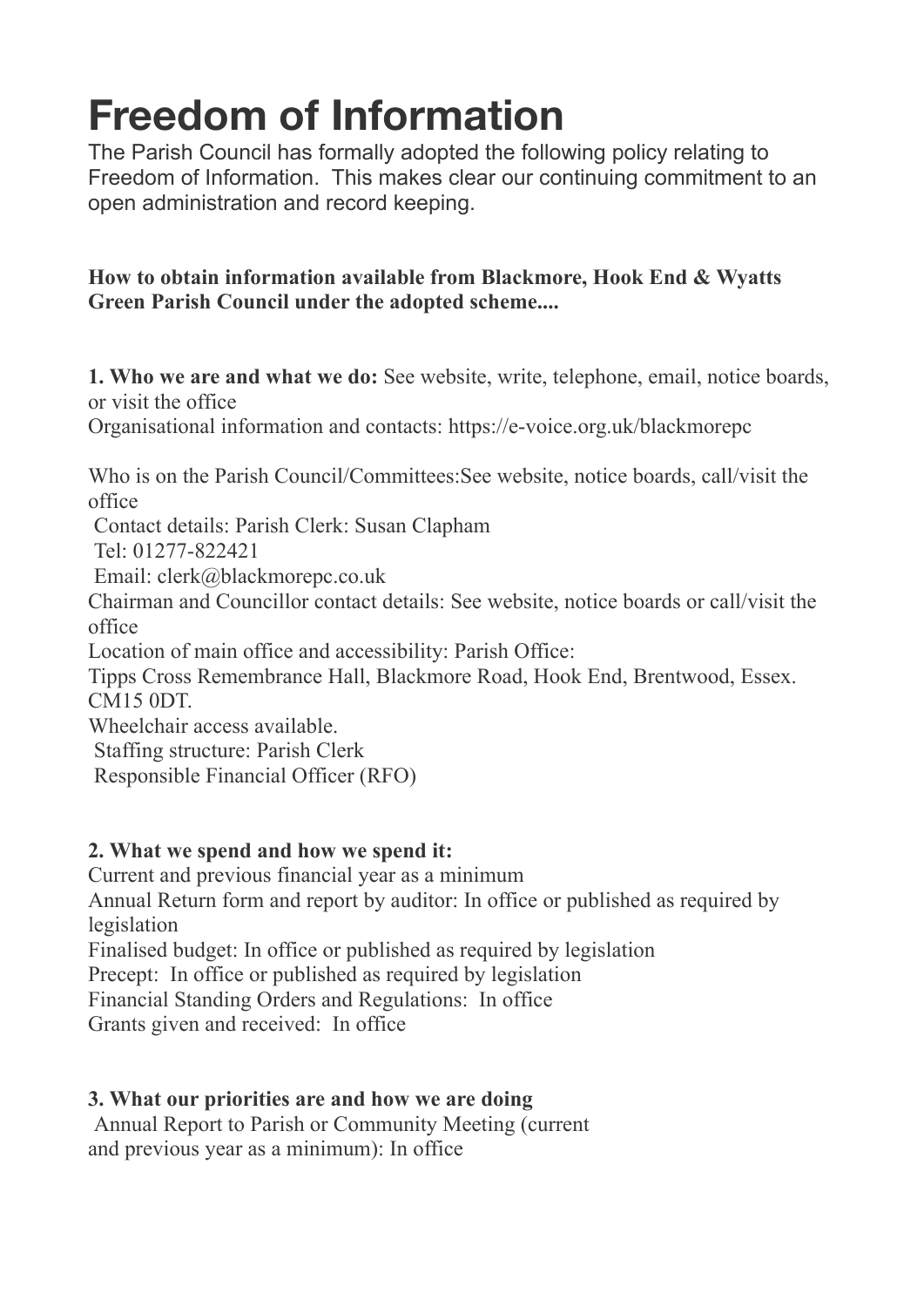## **4. How we make decisions**

Timetable of meetings (Council, committee/sub-committee On website, notice boards (monthly) and parish office

Meetings and parish meetings)

Agendas of meetings (as above): At meeting or issued in accordance with legislation Minutes of meetings (as above) – (*This will exclude information*

*that is properly regarded as private to the meeting):* In office

Reports presented to Council meetings – (*This will exclude*

*Information that is properly regarded as private to the meeting)*: In office

Responses to consultation papers: In office

Responses to planning applications: In office

Bye-laws: In office

## **5. Our Policies and Procedures**

Policies and Procedures for the conduct of Council business:

Procedural Standing Orders: Available for inspection in office

Committee and sub-committee terms of reference : Available for inspection in office Code of Conduct Adopted: latest national code of conduct

Policies and Procedures about:

The employment of staff; NALC standards apply

Policies and procedures for handling requests for information: Please contact the Clerk

Complaints Procedure: In office

Information Security Policy: Key holders schedule in office

2.

Records management policies (records retention, destruction and archive): As per legislation

Data protection policies: As per legislation

Schedule of charges (for the publication of information): See attached appendix 'schedule of charges' – held in office

## **6. Lists and Registers**

Allotment Tenants: Allotment register in office

Parish room/village hall rental bookings: Schedule in office

Assets Register: Available for inspection in office

Register of members interests: Available for inspection in office and online Register of gifts and hospitality: Available for inspection in office

## **7. The services we offer:**

Role of the Parish Council and the Councillors: Available in the office Allotments Notice: on notice boards and website

Community centres and village halls: On website and available in the office Parks, Playing fields and recreational facilities: On website and in the office A summary of services for which the Council is entitled to

Recover a fee, together with those fees (e.g. allotments): In office